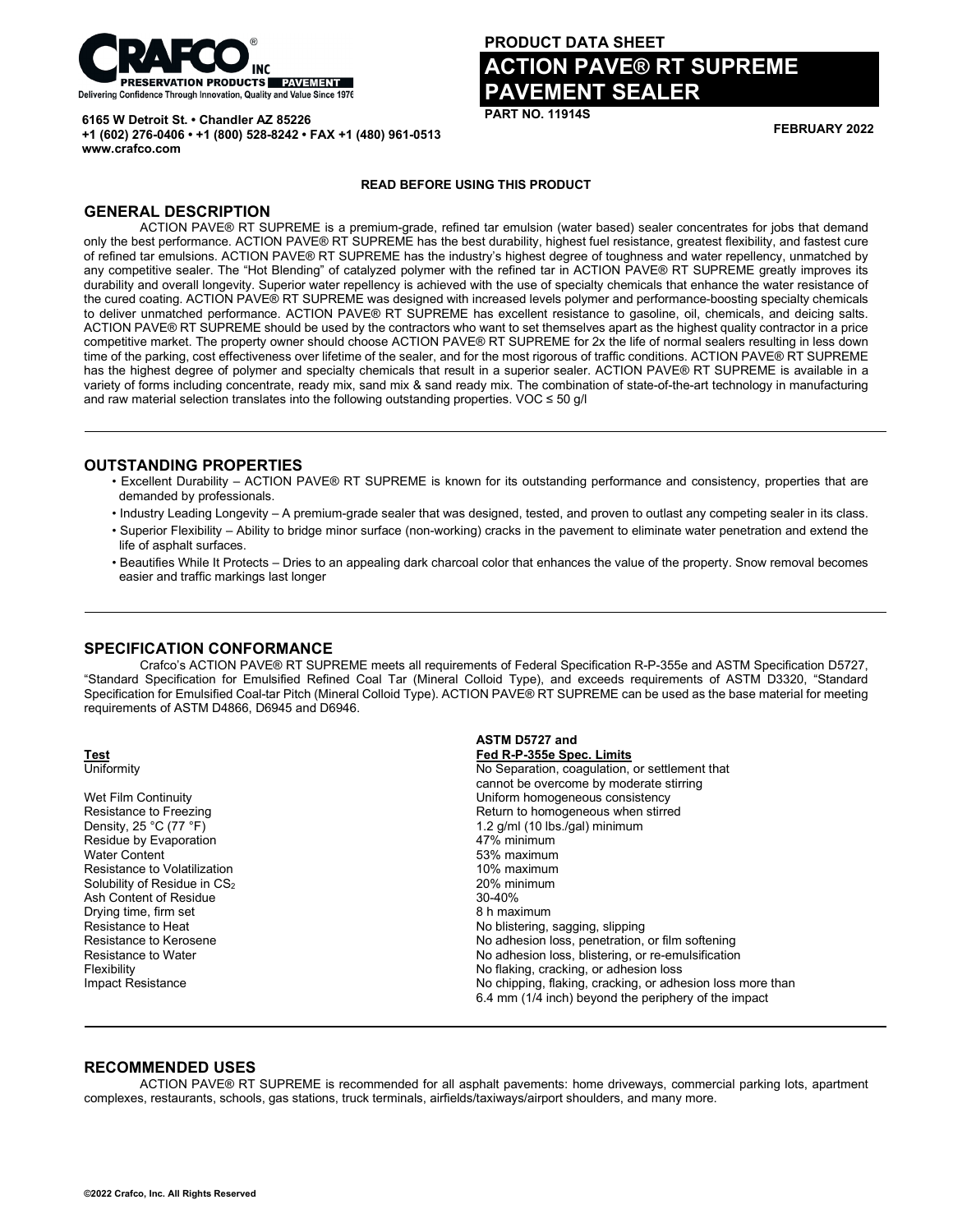

#### **6165 W Detroit St. • Chandler AZ 85226**

**+1 (602) 276-0406 • +1 (800) 528-8242 • FAX +1 (480) 961-0513 www.crafco.com**

# **PRODUCT DATA SHEET ACTION PAVE® RT SUPREME PAVEMENT SEALER**

**PART NO. 11914S**

**FEBRUARY 2022**

## **MIX DESIGN RECOMMENDATIONS**

ACTION PAVE® SUPREME is supplied in concentrated form that is field mixed with water and sand prior to installation. Polymer additives may also be used to improve durability. Recommended application consists of using 2 coats in low and moderate traffic areas and using 3 coats in heavy traffic areas. Recommended mixture ranges and application rates are as follows:

| <b>USE AREA</b>                                  | <b>COAT</b>     | <b>ACTION PAVE®</b><br><b>RT SUPREME</b> | $WATER^{(1)}$ | SAND <sup>(2)</sup> | POLYMER <sup>(3)</sup> | <b>APPLICATION RATE</b> |
|--------------------------------------------------|-----------------|------------------------------------------|---------------|---------------------|------------------------|-------------------------|
|                                                  |                 | (Gallons)                                | (Gallons)     | (Pounds)            | (Gallons)              | (Gallons/ Square yard)  |
| <b>LOW TRAFFIC</b> - home driveways,             | 1st             | 100                                      | $30 - 40$     | 200-300             | $0 - 1$                | $0.15 - 0.20$           |
| Parking lots, walkways, bike paths               | 2 <sub>nd</sub> | 100                                      | $25 - 40$     | 0-300               | $0 - 1$                | $0.10 - 0.15$           |
| <b>MODERATE TRAFFIC - airfields,</b>             | 1 <sup>st</sup> | 100                                      | $30 - 50$     | 300-500             | $0 - 2$                | $0.15 - 0.20$           |
| Highway shoulders, gas stations                  | 2 <sub>nd</sub> | 100                                      | $30 - 50$     | 0-500               | $0 - 2$                | $0.10 - 0.15$           |
| <b>HEAVY TRAFFIC</b> - Airfield taxiways, malls, | 1 <sup>st</sup> | 100                                      | $30 - 60$     | 400-600             | $0 - 3$                | $0.15 - 0.20$           |
| Commercial parking lots, service plazas          | 2 <sub>nd</sub> | 100                                      | $30 - 60$     | 400-600             | $0 - 3$                | $0.15 - 0.20$           |
|                                                  | 3 <sup>rd</sup> | 100                                      | $30 - 40$     | $0 - 500$           | $0 - 2$                | $0.10 - 0.15$           |
| $\cdots$                                         |                 |                                          |               |                     |                        |                         |

 **NOTES:**

1. Water shall be clean and potable

2. Sand shall be clean, angular quartz or slag sand meeting AFS 50-70 gradation, or equivalent

Polymers have been pre-blended so no additional polymer additives are required for performance However, if additional polymer is desired it shall be Macro-Flex, Max-Dri, Advantage 4 or equivalent

# **IMPORTANT WEATHER LIMITATIONS**

• Surface and air temperature should be a minimum of 50 °F (10 °C) and rising.

- Do not apply on rainy, foggy, or extremely humid days, or when rain is in the forecast within 24 hours.
- If the pavement temperature is over 100 °F (38 °C), dampen the pavement with a fine mist of water to facilitate even spreading. Do not allow water to puddle on the surface

# **APPLICATION TOOLS**

- Use conventional tools: Brush, rubber squeegee or spray rig.
- Clean up with Water. Do not discard washings in the bodies of water or down sewer drains.
- Dried sealer on tools Wire brush, scrape, and peel.

# **INSTALLATION**

Prior to use, user must read and follow Installation Instructions for ACTION PAVE® RT SUPREME to verify product selection, pavement preparation procedures, mixing, application rates, usage precautions and safety procedures. General guidelines are as follows: Preparatory Work — The asphalt surface must be structurally sound, surface cured, and free from all loose or foreign matter prior to the application of ACTION PAVE® RT SUPREME. ACTION PAVE® RT SUPREME can be applied by spray, rubber-bladed squeegee, brush, or mechanical equipment specifically designed for this purpose. Due to the heavy bodied nature of the slurry-mixed ACTION PAVE® RT SUPREME, application by means of specialized equipment is recommended. This equipment can be of two types, high volume positive displacement airless spray or mechanical squeegee. Both types must be capable of keeping material thoroughly mixed and homogenous throughout the application process. All equipment used must be capable of supplying a sufficient quantity of material for uniform application over the entire width of the application mechanism to provide a uniformly coated surface.

# **CURING TIME**

Cure time will vary according to temperature and humidity at the time of application. Insufficiently cured films wear prematurely. Lower temperatures, high humidity and lack of direct sunlight will prolong the cure time. Higher temperatures, lower humidity and direct sunlight accelerate the cure process. If a second coat is to be applied, allow the first coat to dry sufficiently to withstand light vehicular and pedestrian traffic without damaging or scuffing the coating. After the application of the last coat, allow the coating to cure at least 20-24 hours under good drying conditions prior to opening to traffic.